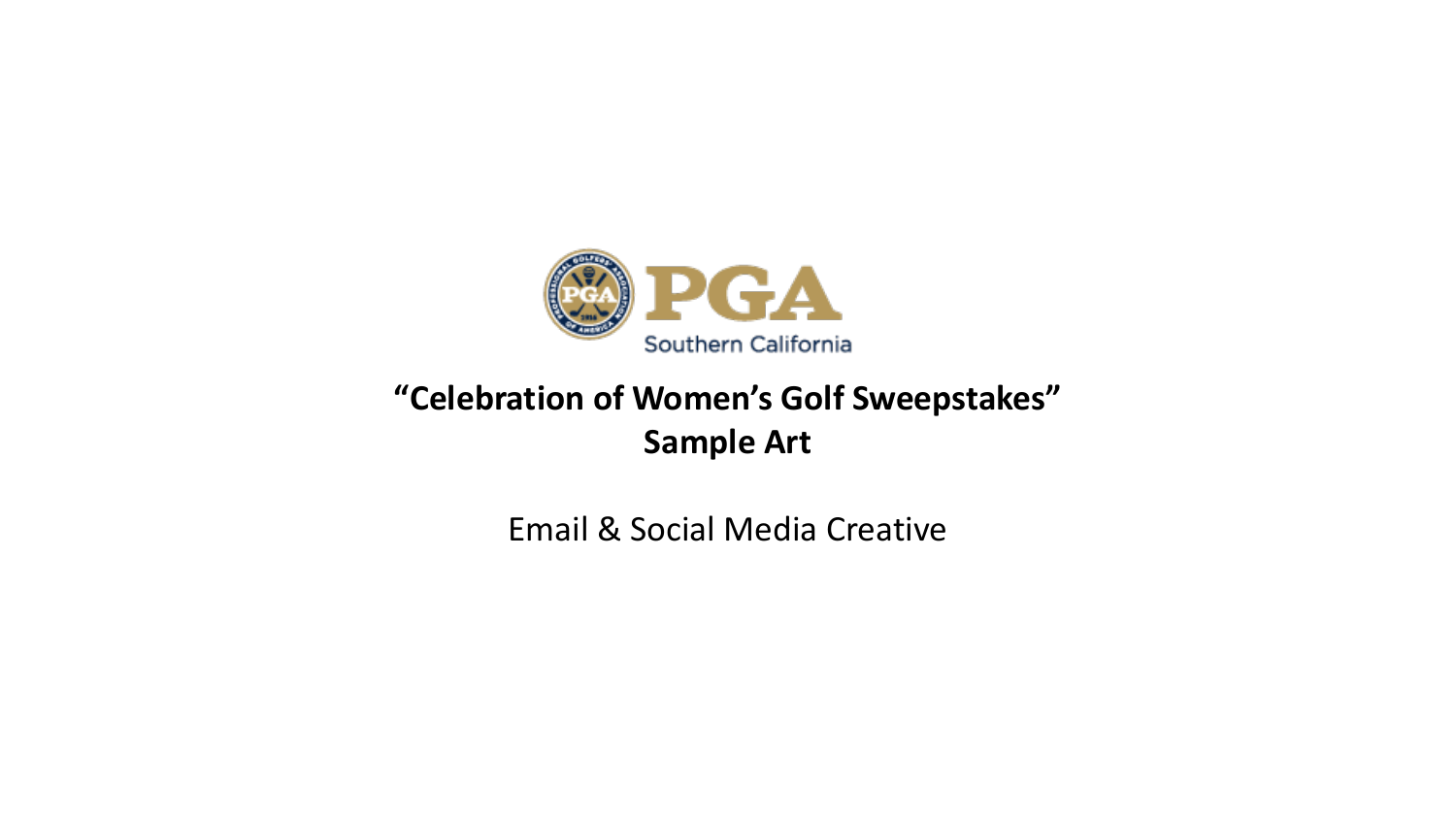### **EMAIL**

We have provided you with the campaign email in an html file format. If you would like additional support optimizing the email creative for your needs, please email Shelby at [shelby@saintst.com.](mailto:shelby@saintst.com)



Prepared by Saint Street Marketing // saintst.com

2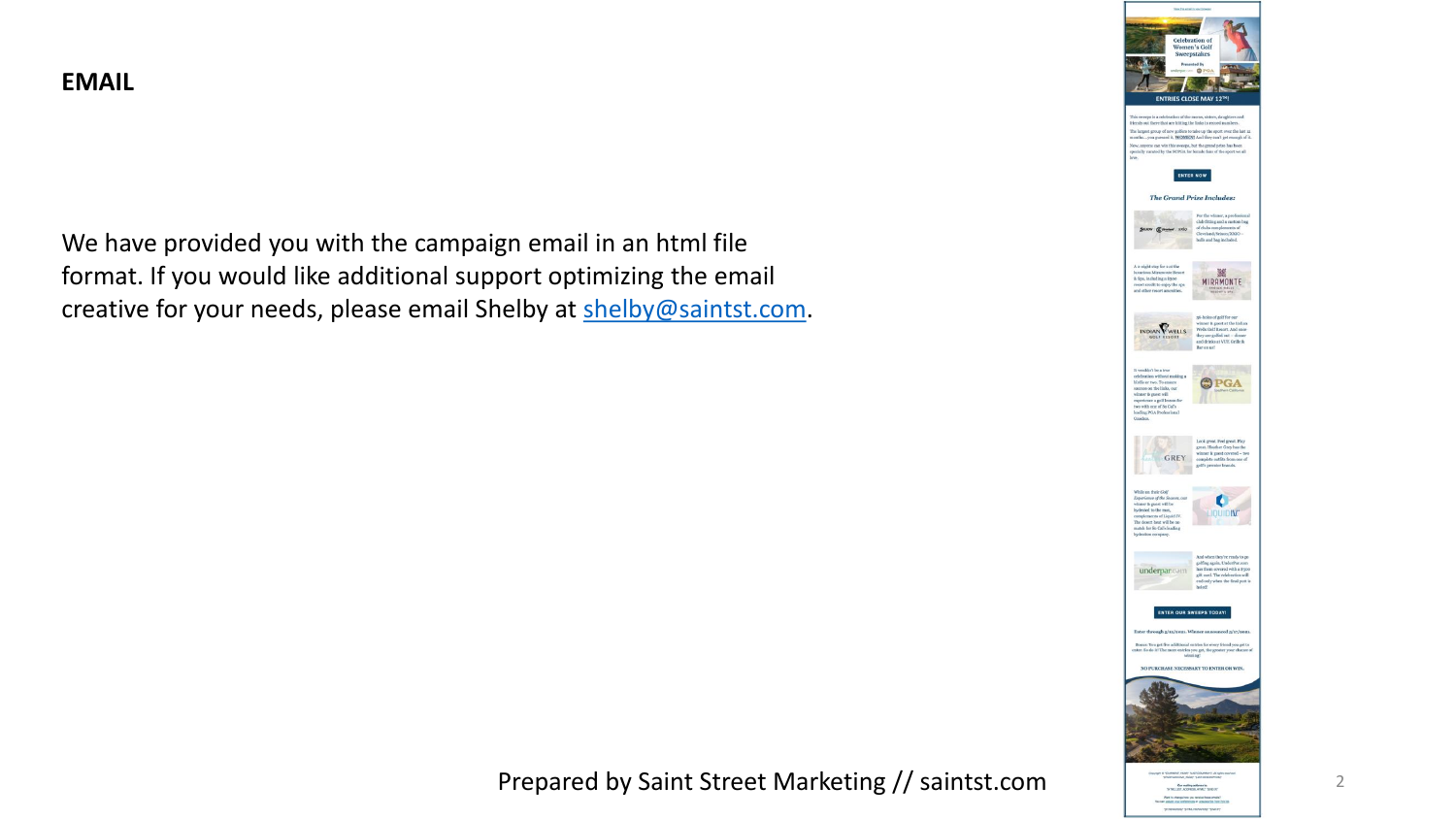## **SOCIAL POST (SINGLE IMAGE)**

#### **Description (Instagram/Facebook)**

This sweeps is a celebration of the moms, sisters, daughters and friends out there hitting the links in record numbers. The Grand Prize includes a free set of professionally fit Cleveland/Srixon golf clubs and a golf vacation at the Indian Wells Golf Resort. Free to enter thru 5/12 at underpar.com/celebrate-womens-golf

#### **Headline (Facebook)**

We're Celebrating Women's Golf!

#### **Tweet**

Help us celebrate women's golf be entering our sweepstakes today! Enter at underpar.com/celebratewomens-golf

#sweepstakes #contest #sweeps #womensgolf #golf

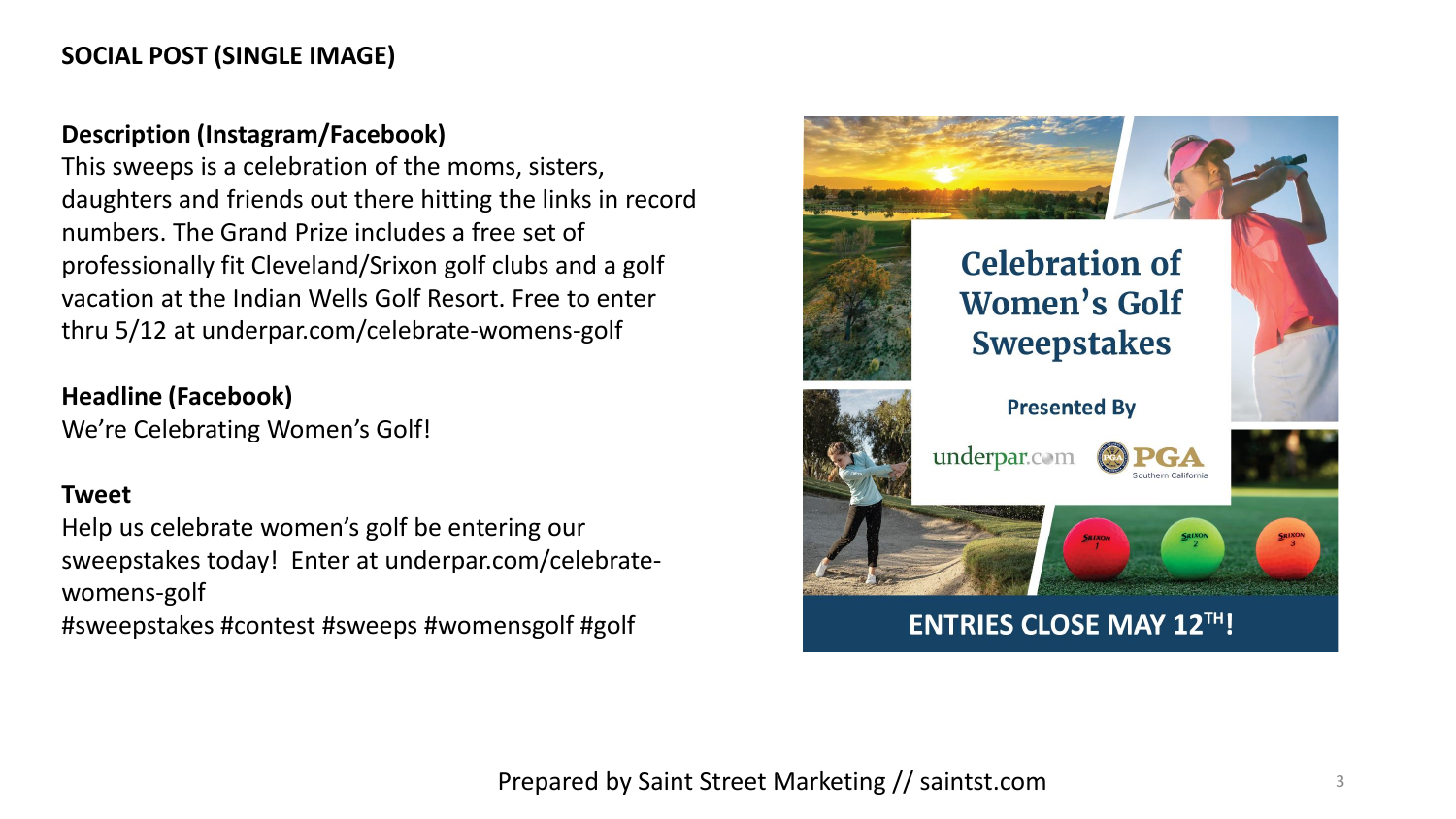## **SOCIAL POST (GIF OPTION)**

#### **Description (Instagram/Facebook)**

This sweeps is a celebration of the moms, sisters, daughters and friends out there hitting the links in record numbers. The Grand Prize includes a free set of professionally fit Cleveland/Srixon golf clubs and a golf vacation at the Indian Wells Golf Resort. Free to enter thru 5/12 at underpar.com/celebrate-womens-golf

#### **Headline (Facebook)**

We're Celebrating Women's Golf!

#### **Tweet**

Help us celebrate women's golf be entering our sweepstakes today! Enter at underpar.com/celebratewomens-golf

#sweepstakes #contest #sweeps #womensgolf #golf

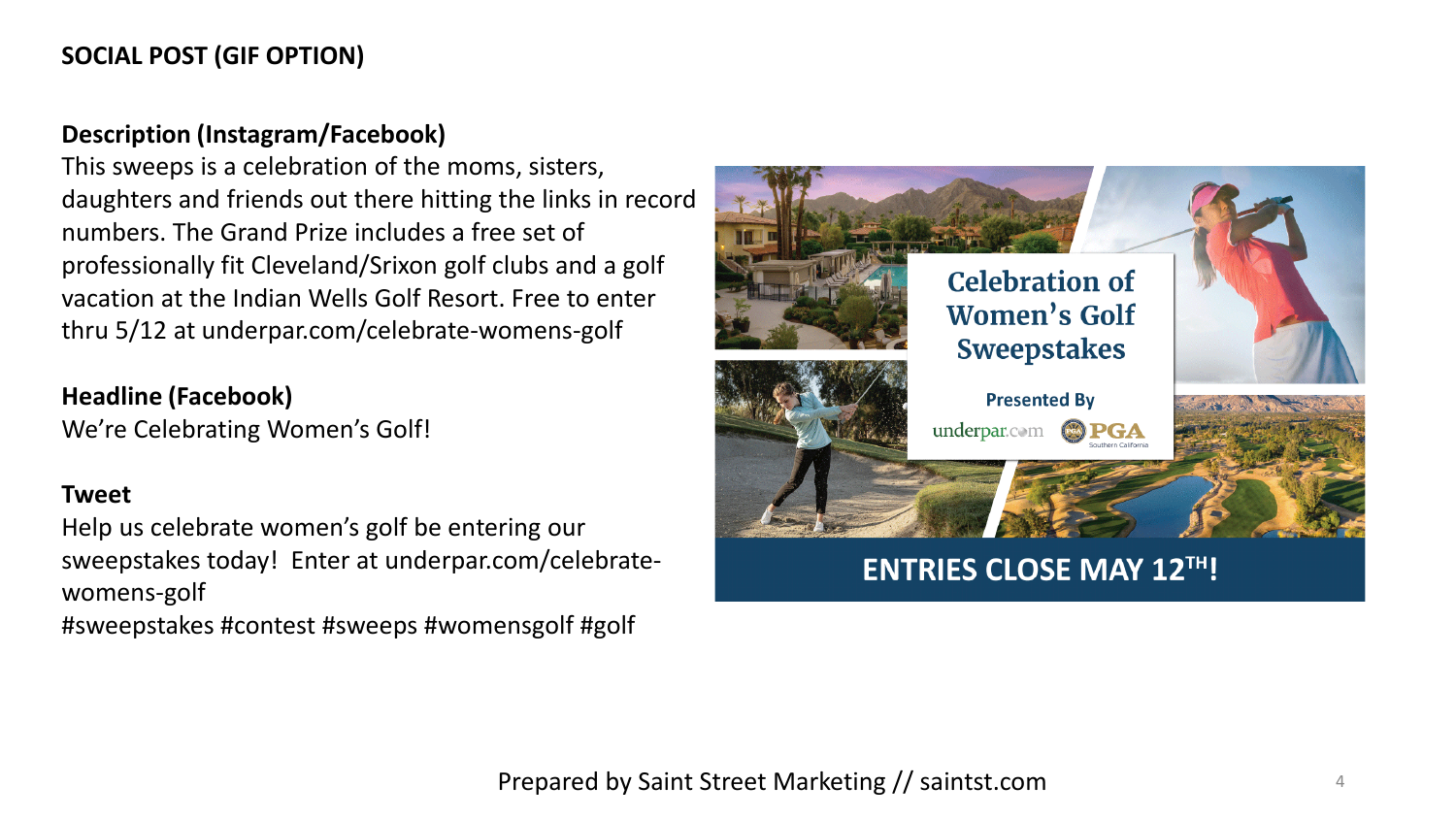## **SOCIAL POST (STORY IMAGE)**



Prepared by Saint Street Marketing // saintst.com 5